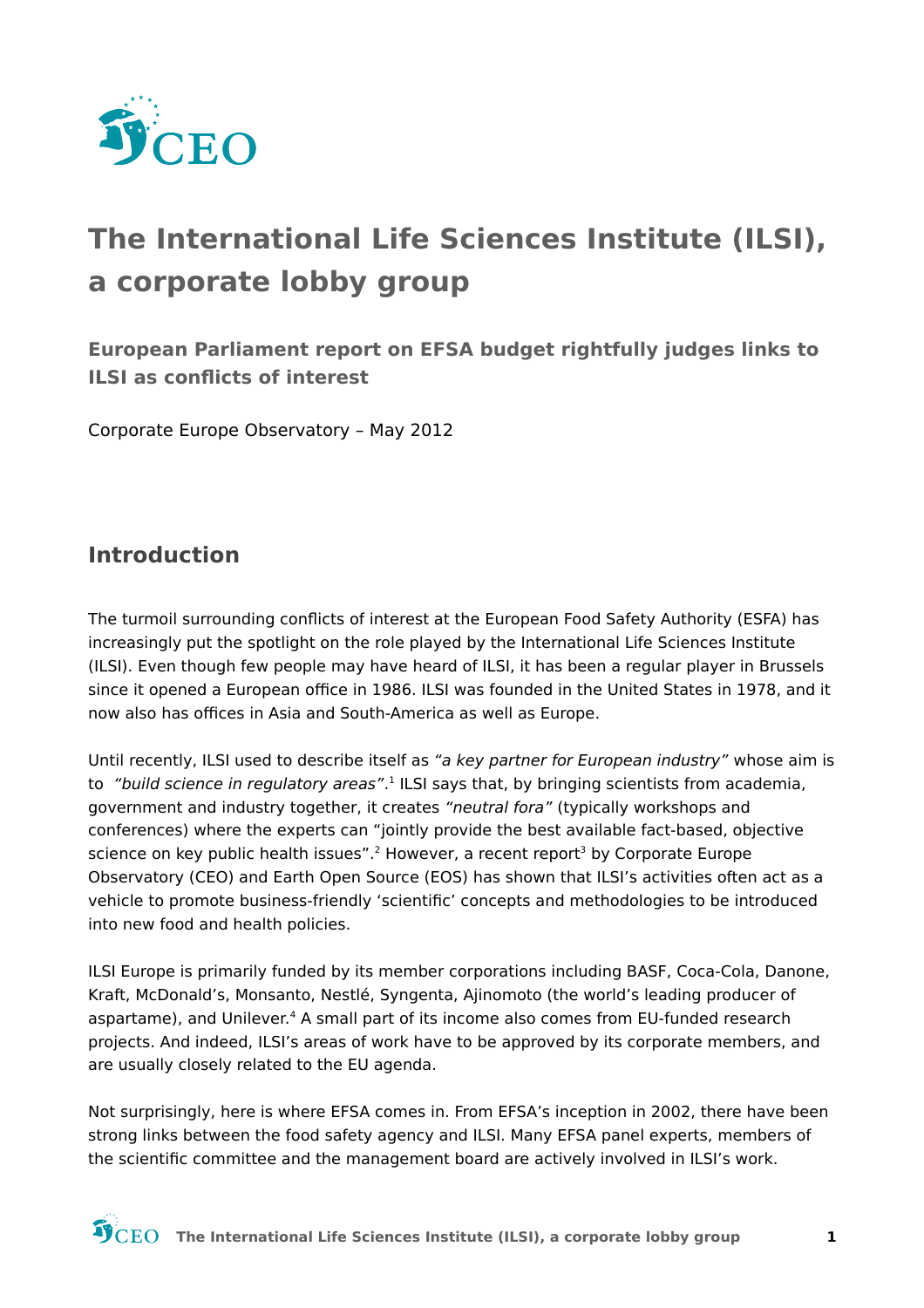ILSI is seen as an industry lobby group by campaigners in the US and Europe, and EFSA has clearly been a prime lobbying target for ILSI Europe. But ILSI itself strongly denies that qualification and has not registered in the European Parliament and Commission's lobby register.

In a brochure celebrating ILSI Europe's 25th anniversary in 2011, ILSI president Gerhard Eisenbrand said that the organisation "operates under strict rules of conduct regarding openness, transparency, disclosure of interests and prohibition of lobbying" in order to overcome any suspicion regarding its scientific objectivity.<sup>5</sup>

This controversy surrounding the political role played by ILSI is particularly pertinent given that:

- EFSA has just presented its new rules on independence and is about to renew the membership of eight out of ten expert panels;
- the European Parliament in a recent report has defined panel members having links with ILSI explicitly as conflicts of interest;
- the European Court of Auditors is soon to publish its report on conflicts of interest at EFSA and other EU agencies;
- the European Commission will this year start to review EFSA's founding regulation, that is also meant to govern its independence.

This briefing provides further explanation as to why ILSI should be regarded as an industry lobby group; why EFSA and other EU-related experts should refrain from having ties with this group; and why ILSI should register in the EU lobbying transparency register.

# 1. ILSI's work decided by industry

ILSI has a Board of Directors and a Scientific Advisory Committee that each have an equal number of industry and non-industry members, something the organisation says safeguards its objectivity<sup>6</sup>. However, the choice of topics and development of the actual work lies with the ILSI task forces which are almost entirely composed of industry representatives. Task forces can invite one or two non-industry experts, if deemed necessary. For instance, the ILSI task force on obesity is made up of eight industry representatives from companies including Nestlé, Danone, Coca-Cola, Kraft and Südzucker,<sup>7</sup> and one outside academic.<sup>8</sup>

Task forces undertake activities such as conferences, workshops, and publish reports. New task forces can be established with the agreement of the Board of Directors and the Scientific Advisory Committee, and are conditional on the approval of at least five member companies.<sup>9</sup> This means that ILSI's industry members fully control which topics ILSI works on. Expert groups are then often formed to do the actual work, with "at least" half of the members of each said to be from academia or government. These groups have to follow the terms of reference as set out by the task force.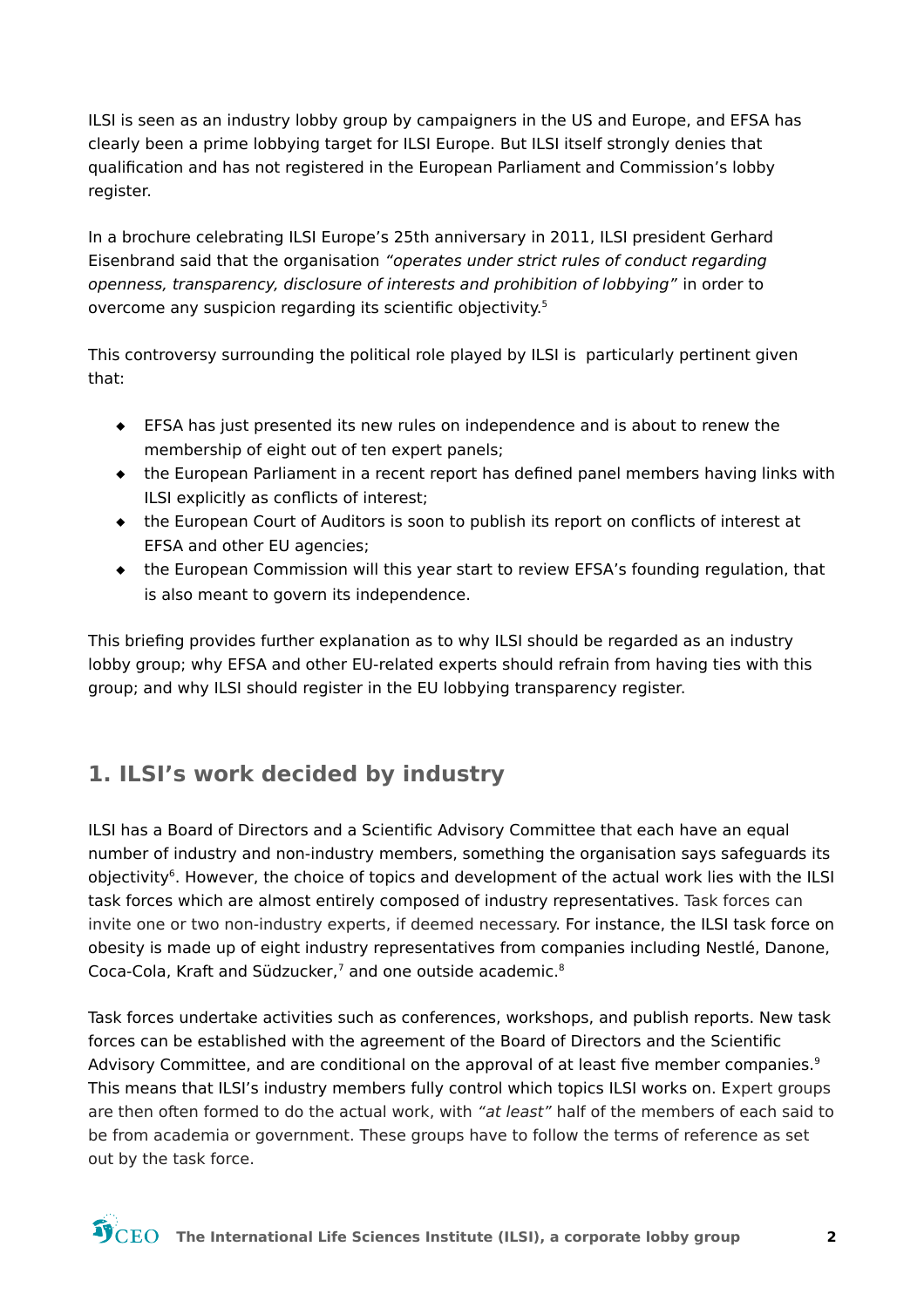Industry members of expert groups are not reimbursed for their ILSI activities. But non-industry expert group members are offered reimbursements to cover the costs of attending meetings, are paid 300 euro per day if they chair, report or speak at a workshop, and receive an honorarium of up to 1,000 euro if they co-author an ILSI publication.<sup>10</sup>



Source: ILSI brochure: ILSI Europe, 25 years towards public health, 2011

### 2. Calling a spade a spade - and ILSI a lobby group

As said, ILSI explicitly denies that it is a lobby group. The organisation has issued a special statement on lobbying that says: "Because ILSI receives a majority of its operating and research funding from the private sector, it is often assumed it is a lobbying organization. This is not true. ILSI does not lobby. ILSI's Code of Ethics and Organization Standards expressly prohibit lobbying on behalf of an individual company or group of companies. Also, while ILSI advocates the use of science in making decisions that affect the health and well being of the public and the environment, it does not make policy recommendations or lobby for specific policy decisions."11

At the same time however, the ILSI Code of Ethics states: "Advocacy of any kind is strictly limited to the use of evidence-based science as an aid in decision-making".<sup>12</sup> ILSI therefore admits to carrying out advocacy, a very broad term generally referring to influencing public policy and decision-making. Advocacy can include activities ranging from media campaigns to publishing scientific articles and traditional lobbying. ILSI has chosen to narrow the definition of 'lobbying' to activities only involving direct contact with decision-makers in order to avoid being labelled that way.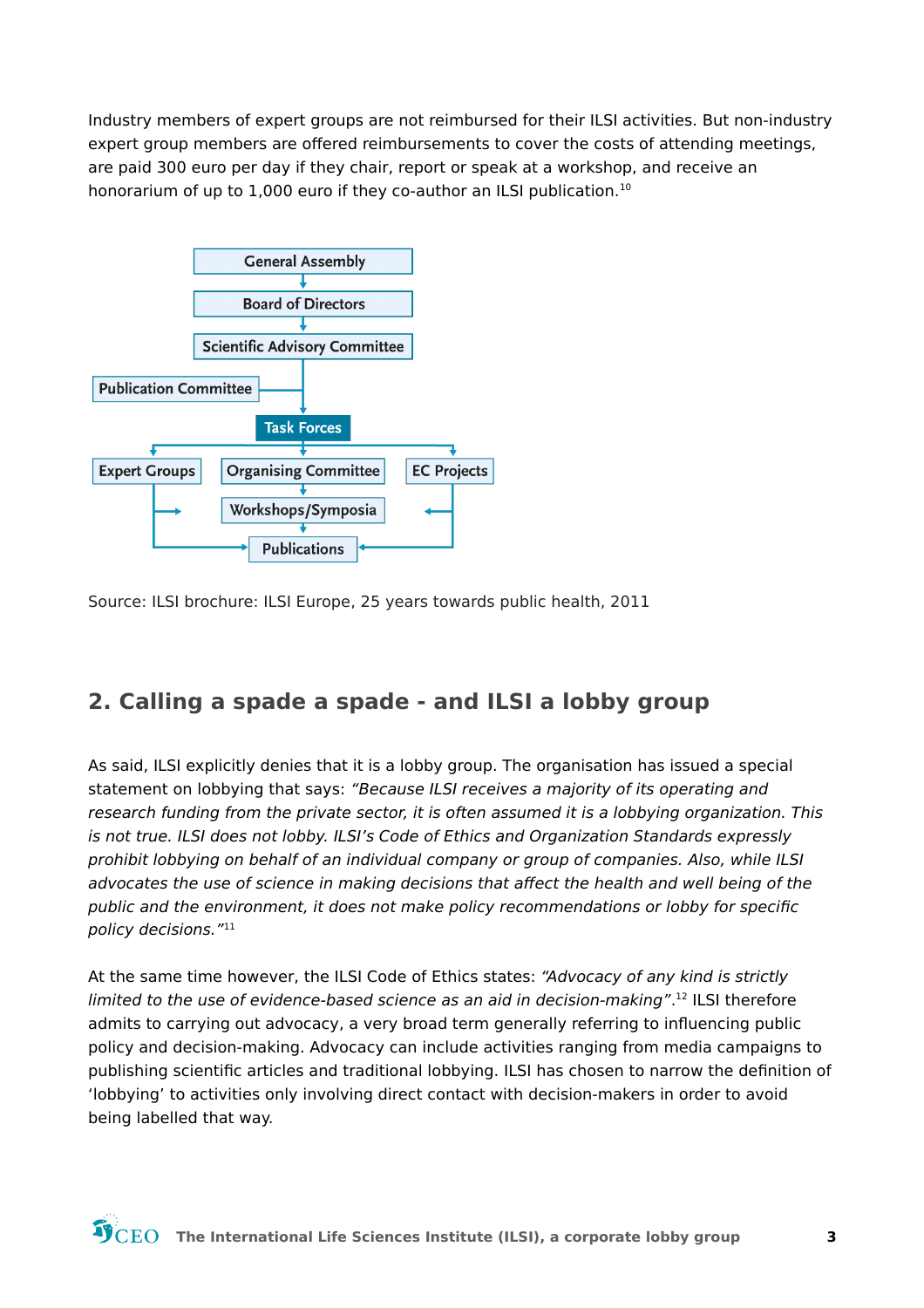In the discussion on lobbying, the EU institutions usually refer to "interest representation", which is a more neutral but also a broader term than "lobbying". It is defined by the European Commission as "activities carried out with the objective of influencing the policy formulation and decision-making processes of the European institutions".<sup>13</sup>

In June 2011 the European Parliament and Commission launched a joint "transparency register", aiming to provide information "on those who seek to influence European policy".<sup>14</sup> European Commission vice-president Maroš Šefčovič said at the time: "All organisations, whether trade and professional associations, NGOs, think tanks or others who have nothing to hide will be in the register and will provide the public and the institutions with information about their work. All those who are not in the register will have to be asked why they can't be transparent - and they will see their daily work made more difficult by not being registered  $\left[\ldots\right]$ ".<sup>15</sup>

Whatever the specific wording, the essence is whether the goal of an organisation is to influence public policy and decision making. And this includes groups such as ILSI that, instead of knocking on government doors on a daily basis, invite government experts to their own industry-funded events, publish papers which they make available to policy-makers and regulatory bodies such as EFSA, and which regularly submit comments to public consultations on new policies. The costs of running an organisation like ILSI are borne by ILSI's corporate members. They would not pay if there were no benefits for them - and as we have seen, they generally decide the topics ILSI works on.

Not surprisingly, ILSI has not signed up to the EU transparency register. Similarly, corporatefunded think tanks such as Friends of Europe have claimed in the past that they should not have to register as according to them, they were not lobby groups as they did not represent any specific interests but instead but provided debating platforms. But according to Commissioner Siim Kallas, responsible for setting up the transparency register, think tanks were "explicitly and deliberately included in the target group". Given the politically strategic nature and timing of the debates, this position was hard to challenge for Friends of Europe, and they eventually gave in and registered in September 2011.

### 3. ILSI's influence on policy-making

US groups have been aware of the nature of ILSI's activities for several years. From its inception in 1978 until 1991, ILSI was headed in the US by Alex Malaspina, who was simultaneously the vice president of Coca-Cola. He was able to position ILSI as an NGO "in official relations" with the World Health Organisation (WHO) and with consultative status at the Food and Agriculture Organisation of the United Nations (FAO). However, the WHO Tobacco Free Initiative reported on ILSI's funding from the tobacco industry in 2001, showing that this led to efforts to thwart tobacco control policies.<sup>16</sup>

In 2005 the Natural Resources Defence Council, Physicians for Social Responsibility, the Breast Cancer Fund, International Federation of Journalists, Environmental Working Group, United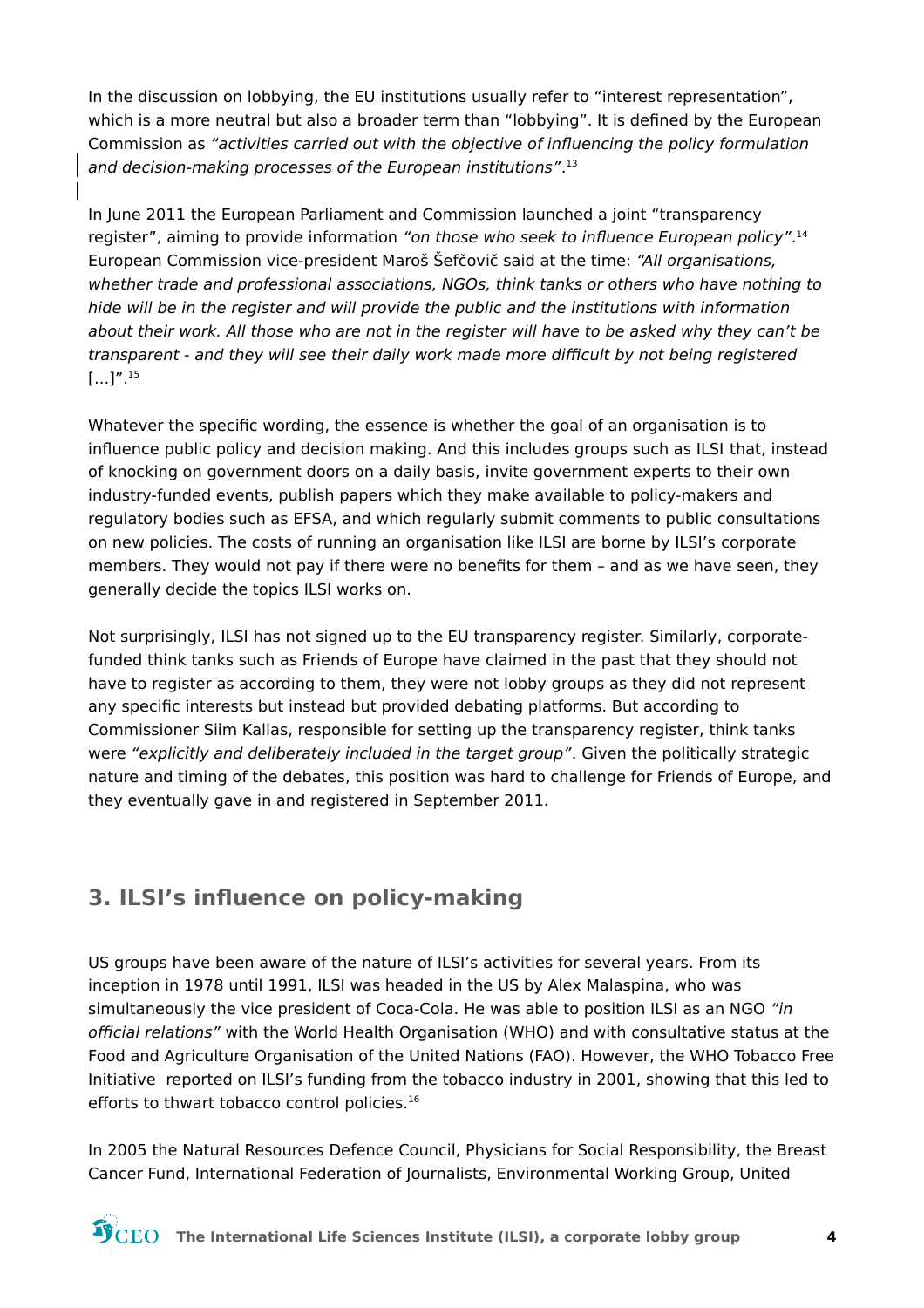Steelworkers of America, and other groups wrote a letter to the WHO, objecting to ILSI's role in setting standards for food and water.<sup>17</sup> The letter said that "The WHO and other public health agencies risk their scientific credibility and may be compromising public health by partnering with ILSI" and that ILSI "has a demonstrated history of putting the interests of its exclusively corporate membership ahead of science and health concerns". In 2006 the WHO decided that ILSI could no longer take part in WHO activities setting safety standards for food and water, because of its funding sources.

A 2011 report by Earth Open Source concluded that ILSI's "neutral fora" in fact promoted industry-friendly scientific ways of evaluating the safety of a product to government experts. The report found that ILSI's proposals on risk assessment followed a trend of making safety testing procedures less rigorous and cheaper for industry - at the expense of public health and the environment.

While ILSI claims it does not send recommendations or opinions to EU institutions or officials, they often give "scientific input" in public consultations. In response to EFSA's public consultation on its policy on independence, ILSI recommended a change in the text on publicprivate partnerships to portray them more positively: "Public-private partnerships are an established feature of research in the EU and worldwide. They greatly stimulate innovation (e.g. OECD 2004) and thereby human progress. [...]"<sup>18</sup> This ILSI recommendation, accepted by EFSA in somewhat different wording, cannot be regarded as 'scientific input' given its political nature, reflecting industry's wish to use these partnerships to facilitate the corporate capture of EU research funds.<sup>19</sup>

ILSI has also attempted to preempt discussions on regulation to combat obesity by sowing doubt that obesity is necessarily linked to calorie intake, promoting the view that more physical exercise is the solution. The ILSI obesity task force as mentioned above is made up of representatives from a number of companies that make huge profits by selling vast quantities of high-calorie products, such as Coca-Cola and Mars.

As early as 2000, an ILSI report<sup>20</sup> stated that scientific data gave "no definite conclusions concerning the contribution of food intake per se to the increasing prevalence of obesity". The report claimed that "obesity may be better correlated with indicators of physical activity than with energy intakes". In 2011, while admitting that obesity is a major concern for public health, the ILSI task force wrote "the underlying causes including the role of certain foods in the diet and other lifestyle factors are still subject to considerable debate." According to the task force, this was due, in part, "to the lack of scientific data but also to the political nature of the issue." The question then could be posed as to why ILSI as a 'neutral platform for public health' has not managed to promote research to be done to create more certainty about the relationship between obesity and consuming high calorie food products like Mars bars.

In 2010, ILSI, like most business lobbies in Brussels, hired a PR agency for communications, in this case for the development of an ILSI newsletter. ILSI chose Aspect Consulting<sup>21</sup> an agency which previously managed the Georgian government's media relations with the West during the war between the Russian and Georgian governments<sup>22</sup>.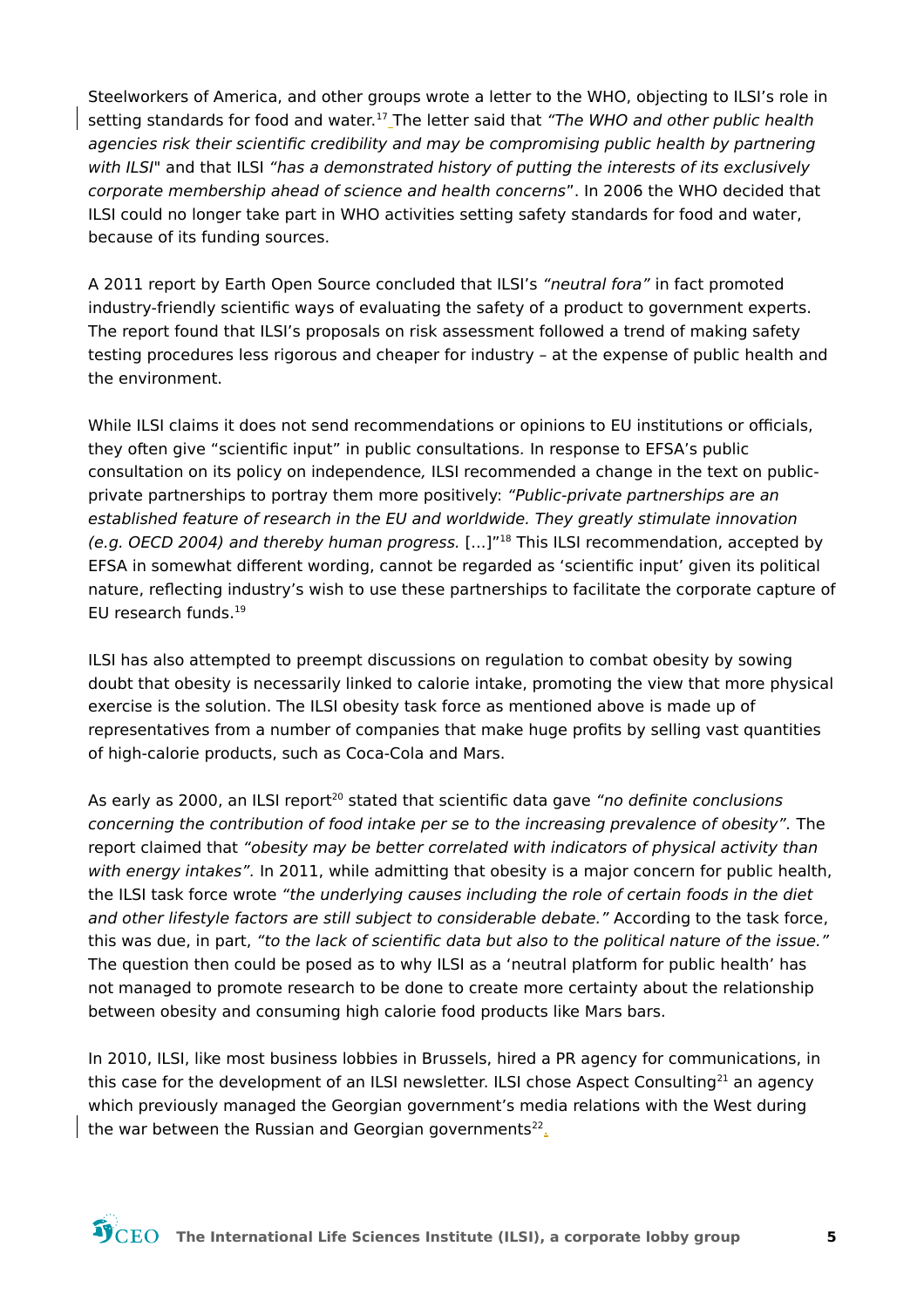### **4. The EFSA-ILSI connection**

Active collaboration with ILSI seems to be endemic among EFSA's panel experts, scientific committee members and management board members. They have joined ILSI task forces and working groups, authored influential ILSI reports on risk assessment, chair sessions at ILSI conferences, or are members of ILSI's board of directors.

 $\bullet$  Board of directors: Bánáti and Kováč

In 2010 EFSA's management board acknowledged that involvement with ILSI could lead to conflicts of interest. When the chair of EFSA's management board Diana Bánáti stepped down from her role at ILSI, the board said that she had "resigned from positions which may create a potential conflict of interests with EFSA activities." EFSA added that the chair of the management board should not have a role in an organisation "representing interests of the food chain, other than public interests".<sup>23</sup>

However, EFSA apparently finds it acceptable for other management board members to hold leading positions in ILSI. When Milan Kováč declared his membership of ILSI's board of directors in March 2011, no queries were mentioned in the minutes about conflicts of interest. Following media scrutiny, he left the ILSI board in July 2011.

Expert panels: food additives, pesticides, GMOs and packaging materials

A June 2011 Corporate Europe Observatory report on conflicts of interest among members of EFSA's food additives panel (ANS) found that six out of the 20 members had active collaborations with ILSI, including the vice-chair (now the chair) Ivonne Rietiens. Four of the six failed to declare these ILSI interests to EFSA. Under EFSA rules, failure to disclose "advice or services in a particular field falling within EFSA's remit",<sup>24</sup> even if unpaid, can lead to the expert's dismissal - but in these cases did not.

A 2011 report by Earth Open Source exposed how two recent members and one current member of EFSA's pesticide (PPR) panel - Angelo Moretto, Alan Boobis and Theodorus Brock also had close ties to ILSL.<sup>25</sup>

Another 2011 report<sup>26</sup> by Corporate Europe Observatory showed that five members of the GMO panel active in 2009 (which approved the Amflora potato) had past or current ties to ILSI: Harry Kuiper (chair), Gijs Kleter, Hans Christer Andersson, Jeremy Sweet, and Jean-Michel Wal. Collaborations ranged from authoring key ILSI reports to being a member of an ILSI working group. Twelve members of the 21-strong panel were found to have links to industry.

Similarly, four members of the food packaging panel (the CEF panel) were involved in ILSI activities on food packaging. Roland Franz is a member of the scientific committee of ILSI's International Symposium on Food Packaging due to be held in Berlin later this year<sup>27</sup>, and Laurence Castle co-authored an ILSI study on "Estimating consumer exposure to chemicals migrating from packaging materials".<sup>28</sup>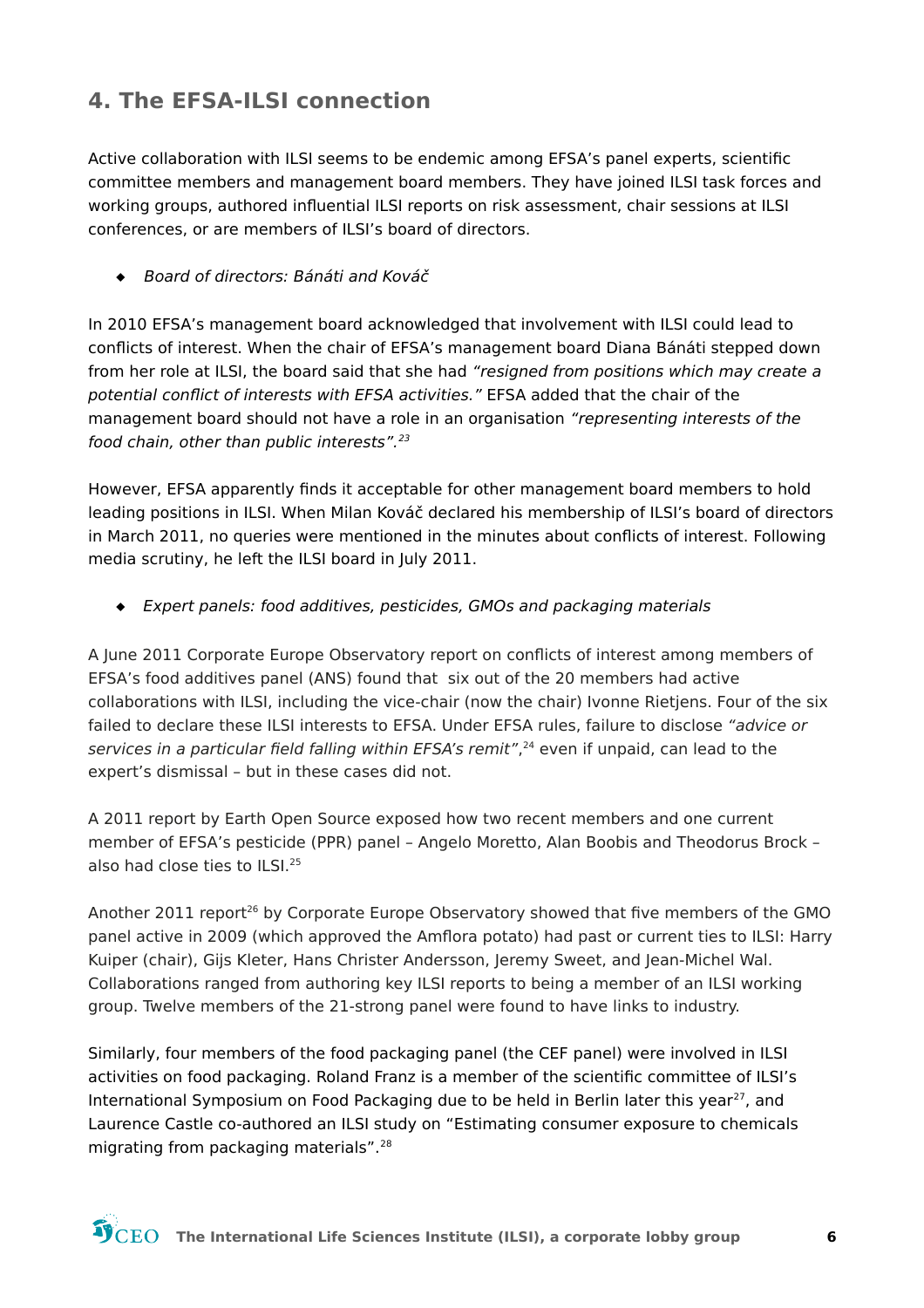♦ EFSA's Scientific Committee and EFSA's Working Group on TTC

Another 2011 report<sup>29</sup>, this time by Pesticide Action Network (PAN) Europe, revealed that of the 13 members on the EFSA working group on the "threshold of toxicological concern" (TTC), an industry-driven approach to allow exposure to levels of chemicals without toxicological testing, eight had formal connections to ILSI. TTC has been promoted and developed by ILSI for over a decade.

These collaborations have not been without impact. For example, ILSI is accused of:

- Influencing EFSA's recommendations for the risk assessment of pesticides, including watering down the so-called 'data requirements' (tests industry has to do in support of its applications for approval). (See Annex 1)
- ◆ Weakening EFSA's quidelines for the risk assessment of GM crops. (See Annex 2)
- ◆ Promoting the TTC concept. EFSA decided to give an opinion on TTC on its own initiative (not in response to a request by a public authority) and the initial opinion was favourable. (See Annex 3). Another issue of concern is the collaboration between EFSA and ILSI on the Margin of Exposure (MOE) concept. (See Annex 4).

EFSA has also granted ILSI credibility as a "scientific" organisation by organising joint events, paying experts to attend ILSI events and by being officially represented on ILSI working groups. In 2005, for example, EFSA and the World Health Organisation (WHO) organised a conference in Brussels "with the support of the International Life Sciences Institute" on the risk assessment of substances that can both damage DNA and cause cancer. EFSA has also paid experts to take part in ILSI activities. Food packaging panel expert Mona-Lise Binderup states in her declaration of interests that she was "paid by EFSA" to participate in an ILSI event "as a representative of EFSA's working group on nanotechnology".<sup>30</sup>

# 5. MEPs and EFSA: links to ILSI mean a conflict of interests

In March 2012, the European Parliament budget committee adopted a report on EFSA's budget and for the first time made explicit statements on the lobbying role of ILSI. Rapporteur Monica Macovei successfully argued for postponing EFSA's budget approval, demanding that EFSA "consider as a conflict of interest the current or recent past participation of its Management Board, panel and working group members or staff in ILSI activities such as task forces, scientific committees or chairs for conferences".<sup>31</sup>

The report also "recalls that the current Chair of the Management Board failed, in 2010, to declare her membership of the Board of Directors of ILSI; notes that ILSI is financed by firms in the food, chemical and pharmaceutical sectors".

This means that if EFSA's experts do not break their existing ties with ILSI in the near future, EFSA's budget could be blocked.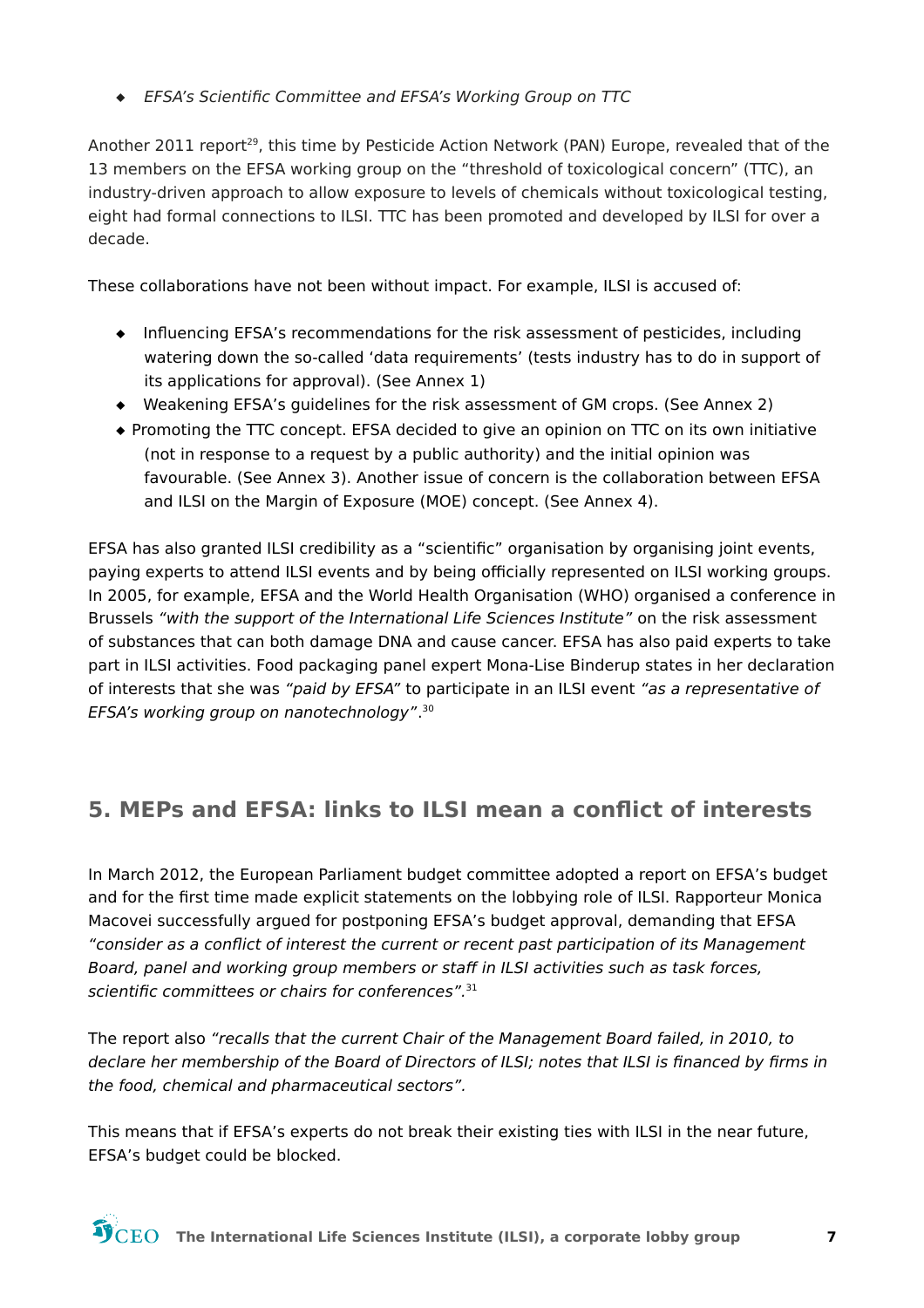New rules introduced by EFSA in March 2012 will also make ILSI's life more difficult from now on. It seems that under these rules, EFSA staff and experts' activities with ILSI will be considered 'ad hoc consultancy'<sup>32</sup>. Ad hoc consultancy will no longer be allowed either in the past and present for chairs and vice chairs of panels, and will only be allowed in the past for ordinary panel members.<sup>33</sup>

This is an important improvement on the previous situation, however it would have been even better if recent ILSI activities would also be banned for ordinary panel members. Also, it remains to be seen how the rules will play out in practice.

ILSI complained about this at EFSA's stakeholder forum meeting in March 2012, arguing that they should rather be seen as activities in a scientific advisory body.<sup>34</sup>

### 6. Conclusion

ILSI's attempts to maintain its image as being a 'neutral platform' for experts to meet are unlikely to work any longer. ILSI may have recently changed its self-description from "key partner for European industry" to "key partner for science in public health" on its website, 35 it seems to be too late for this spin to still fool anyone.

ILSI Europe is an industry-driven organisation that aims to influence the EU decision-making process by trying to create questionable 'scientific consensus' on issues that are important to their food and biotech industry members. Whether one calls what ILSI aims to do 'interest representation', 'advocacy' or 'lobbying', ILSI must register on the EU's lobbying transparency register, identifying clearly what policy issues it aims to influence, how much money it receives for that and from whom.

EU institutions and agencies should refrain from having tries to ILSI. ILSI's impact on EU decision making should be investigated and properly acted on. That ILSI's capture of the regulatory science agenda related to EFSA's work is now recognised by the European Parliament budget committee and by EFSA itself is a great step forward for EU citizens.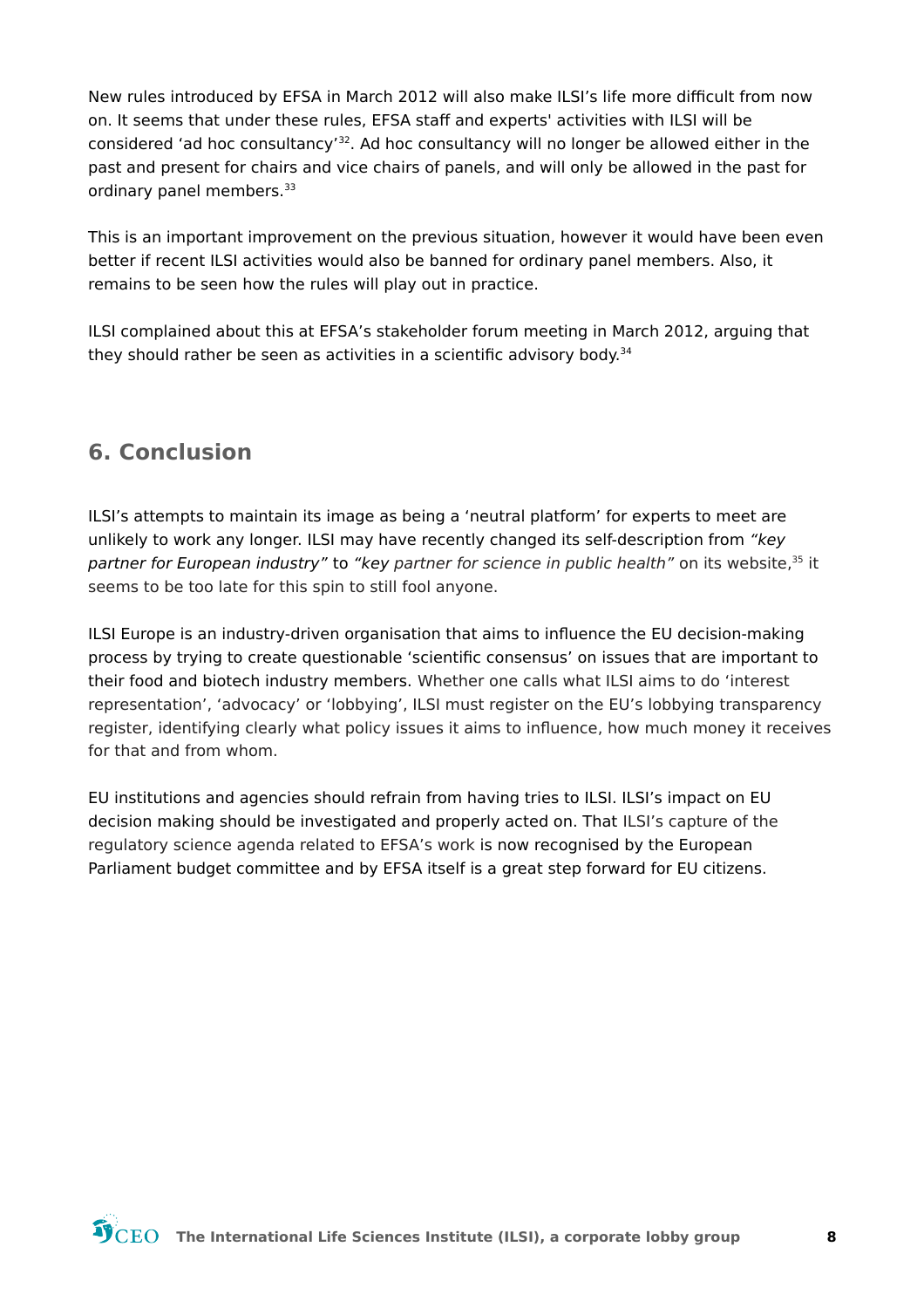#### Annex 1 - How ILSI influenced EFSA's recommendations for the risk assessment of pesticides: the mouse carcinogenicity study

In a recent report,<sup>36</sup> Earth Open Source explained how one scientific opinion from EFSA's Panel on Plant Protection Products and their Residues (PPR panel) in 2007 was influenced by an ILSI **HESI task force:** 

The PPR Panel suggests that industry could jettison the 1-year dog study and the mouse carcinogenicity study that form part of the data requirements for pesticides assessment under current law. EFSA says the mouse carcinogenicity study "does not provide any additional contribution to risk assessment" on top of the same study done on a second rodent species, usually the rat.

The PPR Panel cites as its authority for this argument a 2006 paper by ILSI HESI task force leader and then Syngenta employee, John E. Doe. Moretto and Boobis are coauthors of this paper. Doe, like Moretto and Boobis, is involved in the ILSI HESI RISK21 project, as the industry representative of one of the teams working on risk assessment. He is paired with Doug Wolf of the US EPA. EFSA does not mention ILSI's industry backing in its favourable citation.

Alan Boobis was vice-chair of the EFSA PPR Panel 2006-2009. Moretto was a member of that Panel too but resigned after failing to declare an interest with a consultancy. Both held strong ties with ILSI. Boobis was chair of the Board of Trustees and of the Executive Committee of ILSI HESI (until 2010), and a Trustee of ILSI and ILSI Europe. He has been a member of the board of directors at ILSI Europe since 2010.

As EOS observes, the fact that Boobis lists his ILSI roles in his Declaration of Interest, adding that his involvement "has not involved any substance reviewed by EFSA", has little relevance. ILSI's interests are not confined to any single substance and aim to promote an industryfriendly regulatory environment.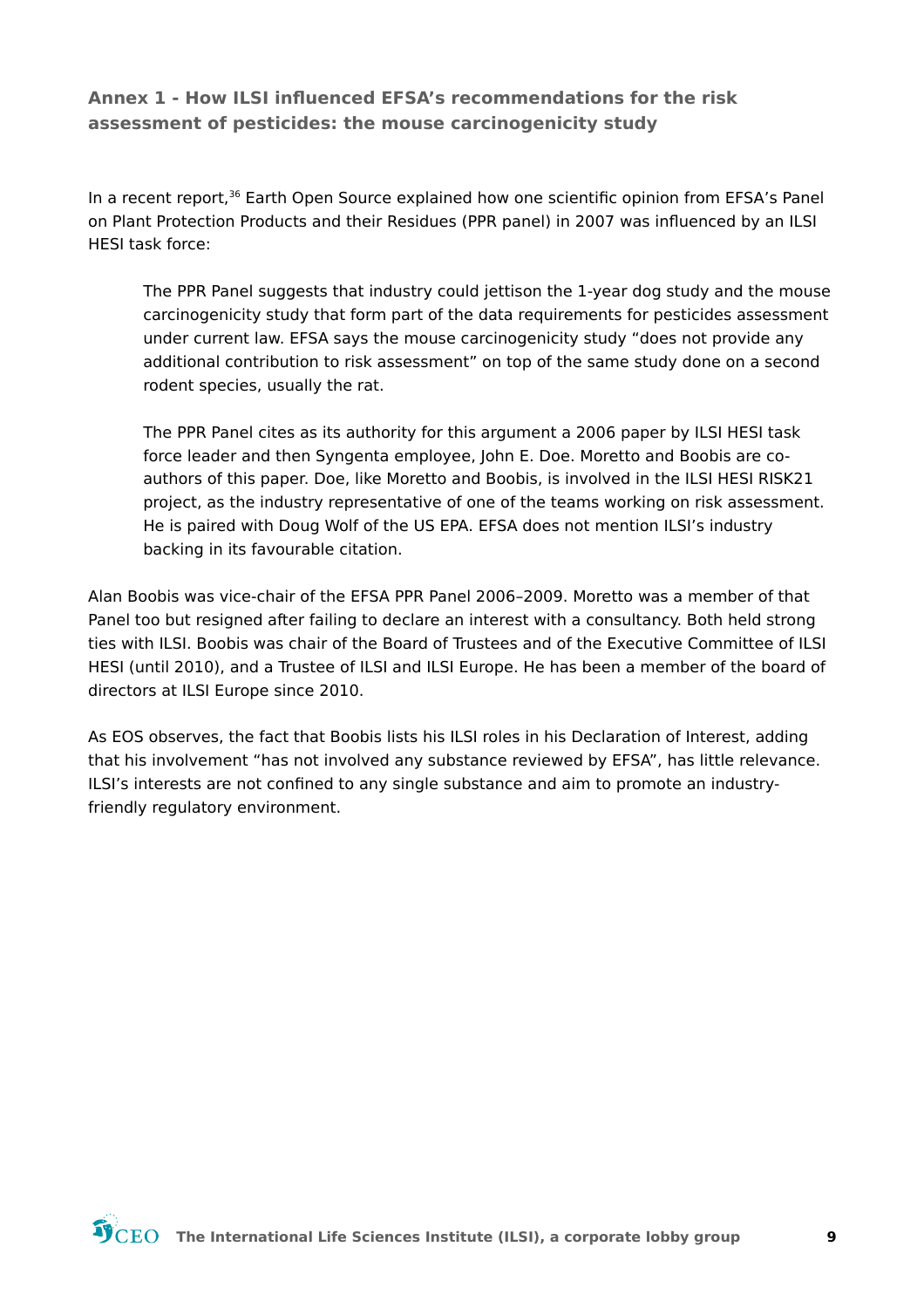#### Annex 2 - How ILSI weakened EFSA's quidelines for the risk assessment of **GM** crops

ILSI itself claims to have influenced EFSA's guidelines on GMOs. The German NGO Testbiotech reported that Monsanto employee and chair of an ILSI task force Kevin Glenn boasted at a workshop in 2006 that ILSI's input had a huge impact on EFSA's guidelines. ILSI repeated this claim in one of its reports.

Testbiotech in their report "European Food Safety Authority: A playing field for the biotech industry"<sup>37</sup> wrote:

ILSI claims the EFSA guidelines as a success of its Task Force. Kevin Glenn from Monsanto and chair of the ILSI Task Force, pointed out at a workshop 2006 in Athens, that the ILSI (2004) report had had a huge impact. Both the EFSA guidelines and the negotiations on the international standards contained in the Codex Alimentarius were influenced by the ILSI report.

Testbiotech argued that the problem originates in EFSA's assumption that GM plants are equivalent to non-GM plants. The process of genetic engineering changes plants in unpredictable ways that can lead to health and environmental risks. But the quidance only requires comparison of the levels of a few basic nutrients, such as protein and fat, in the GM plant with the levels in a non-GM plant. As a result, unexpected changes will be missed.

This approach, known as "comparative assessment", was, in fact, developed by industry and ILSI between 2001 and 2003. During this period, Harry Kuiper and Gijs Kleter (both members of the EFSA GMO panel since 2003) were active within the ILSI Task Force that developed this concept. Other members included staff from companies including Cargill, Monsanto, Bayer and Syngenta.

In 2004, EFSA adopted the concept in its GM food and feed guidance. So the same people who developed this concept for industry lobby group ILSI sit on the same EFSA GMO panel that makes the rules on GMO risk assessment

As Testbiotech quotes from a 2008 ILSI report:

In 2002, a task force of international scientific experts, convened by the ILSI Intl. Food Biotechnology Committee (IFBIC), addressed the topic of the safety and nutritional assessments of foods and feeds that are nutritionally improved through modern biotechnology. In 2004, the task force's work culminated in the publication of a report that included a series of recommendations for the nutritional and safety assessments of such foods and feeds. This document has gained global recognition from organizations such as the European Food Safety Agency and has been cited by Japan and Australia in 2005 in their comments to Codex Alimentarius. The substantial equivalence paradigm, called the comparative safety assessment process in the 2004 ILSI publication, is a basic principle in the document.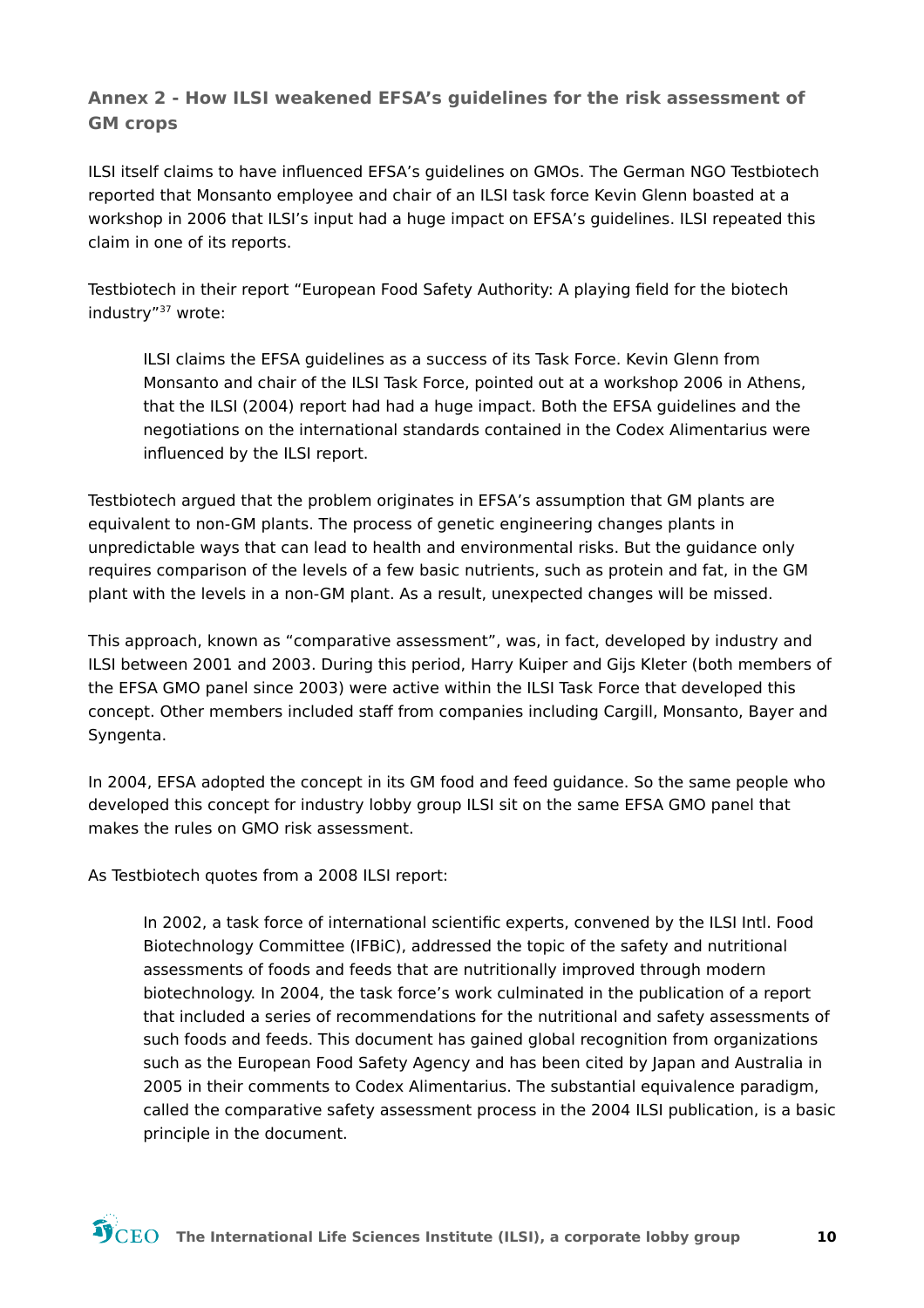#### Annex 3 - The Threshold of Toxicological Concern (TTC)

One of the most recent examples of how ILSI is supporting, or seemingly crucially advancing controversial policies is the Threshold of Toxicological Concern. This concept has been heavily promoted by industry, notably ILSI. EFSA too for some reason has taken an active interest in this approach and has set up a TTC working group. EFSA has stated that it has already started to use TTC for food flavouring substances, and now wants to identify if TTC can be used for other substances.

But NGOs including Pesticide Action Network (PAN) Europe say that the TTC approach would allow for misleading 'safe levels of exposure' for many chemicals which have not been fully tested for toxicity. Food products nowadays contain a large variety of chemical residues that have never been properly tested.

The Threshold of Toxicological Concern (TTC) approach assumes that for the majority of chemicals, there is a common threshold under which no negative effect can be observed (also termed NOEL), and uses probability mathematical models to calculate that threshold instead of actual tests.<sup>38</sup> ILSI has been one of the driving forces behind the advancement of the TTC concept. In 1996, ILSI established a task force on the TTC, which has been active until today.

A PAN Europe report<sup>39</sup> published in December 2011 has found that numerous experts on EFSA's TTC working group have conflicts of interest with the same industry pushing for the TTC approach, notably with ILSI. No less than eight out of the thirteen members of the working group have official connections to ILSI.

Internal emails requested by Pesticide Action Network from EFSA and reported by Le Monde showed that Susan Barlow, chair of the EFSA working group on TTC, had a large say in the selection of the TTC working group members.<sup>40</sup> Barlow is a private consultant whose clients include ILSI, Pfizer and Pepsico. She is also a member of EFSA's scientific committee.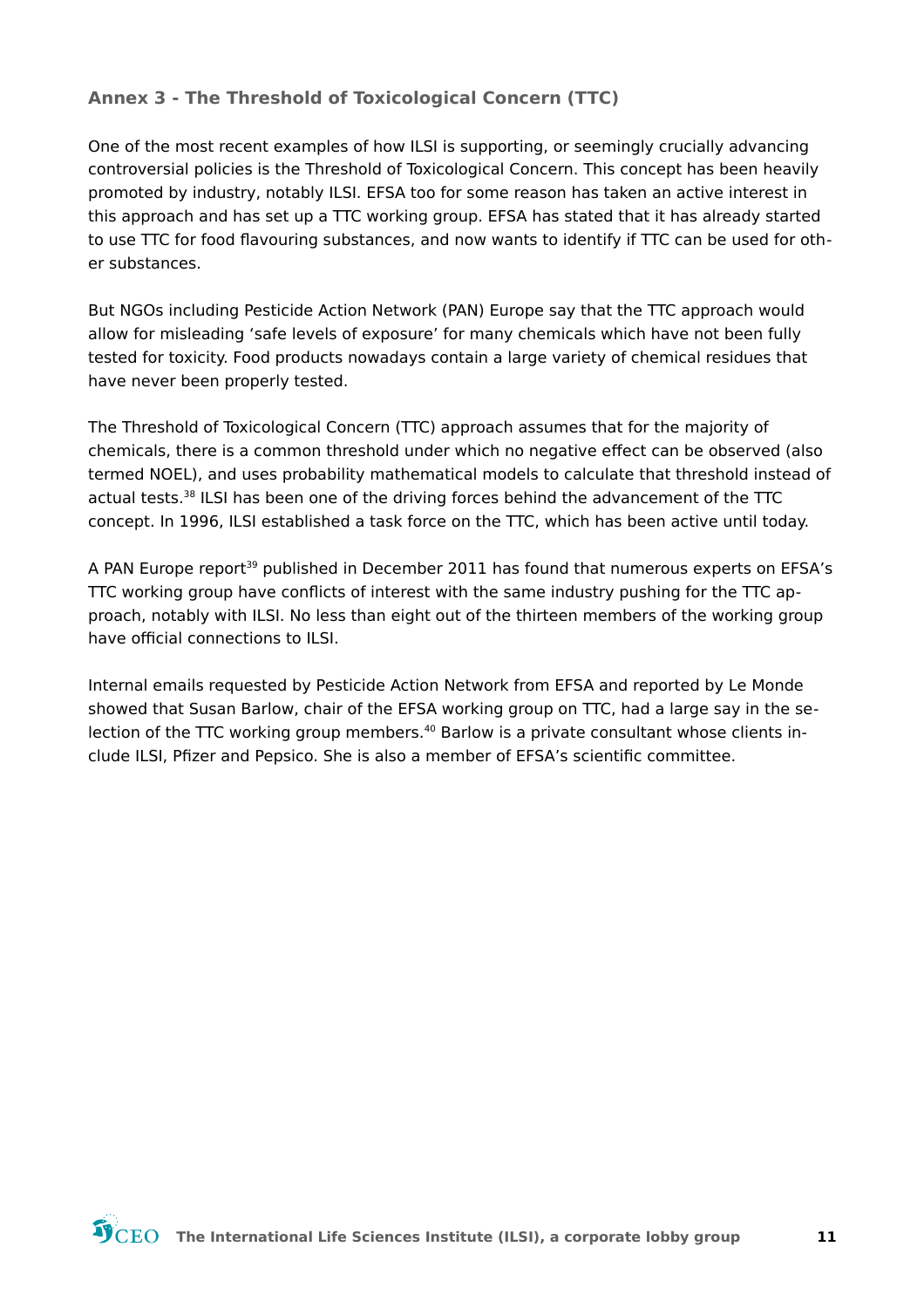#### Annex 4. EFSA and ILSI collaboration on Margin of Exposure (MOE)

Genotoxic substances are substances the EU aimst to ensure people are not exposed to, especially because no safe level is known generally. According to Pesticide Action Network, industry has been trying to change this policy for decades and proposes "safe thresholds" and other tools leading to a continued use of the substances. One of such tools is the so-called margin of exposure (MOE), stating that if the margin between exposure and the level where cancers are observed in animal tests is high enough, the concern is low and therefore the use of the substance acceptable. This, according to PAN, is contradiction to EU policy.<sup>41</sup>

EFSA has engaged in this debate even though it seems out of their remit, since MOE is an issue of risk management rather than risk assessment. Even more, EFSA and ILSI jointly organised a colloquium on MOE in 2005. At this meeting, attended mostly by industry people and ILSIlinked experts, MOE was endorsed. ILSI-linked people like Schlatter (overall chair), Barlow (overall Rapporteur), Galli, Kroes, Renwick, and Larsen were present at that time, all of them involved in EFSA panels or working groups.<sup>42</sup>

Recently the scientific committee of EFSA again submitted an opinion on MOE,<sup>43</sup> again very approving of the concept. Involved in writing the opinion were again Schlatter and Barlow, while several other names remain undisclosed. Pesticide Action Network's Hans Muilerman says: "With this opinion, EFSA shows it engages in areas that are outside their remit, and allow their institute to be used for disseminating industry's agenda."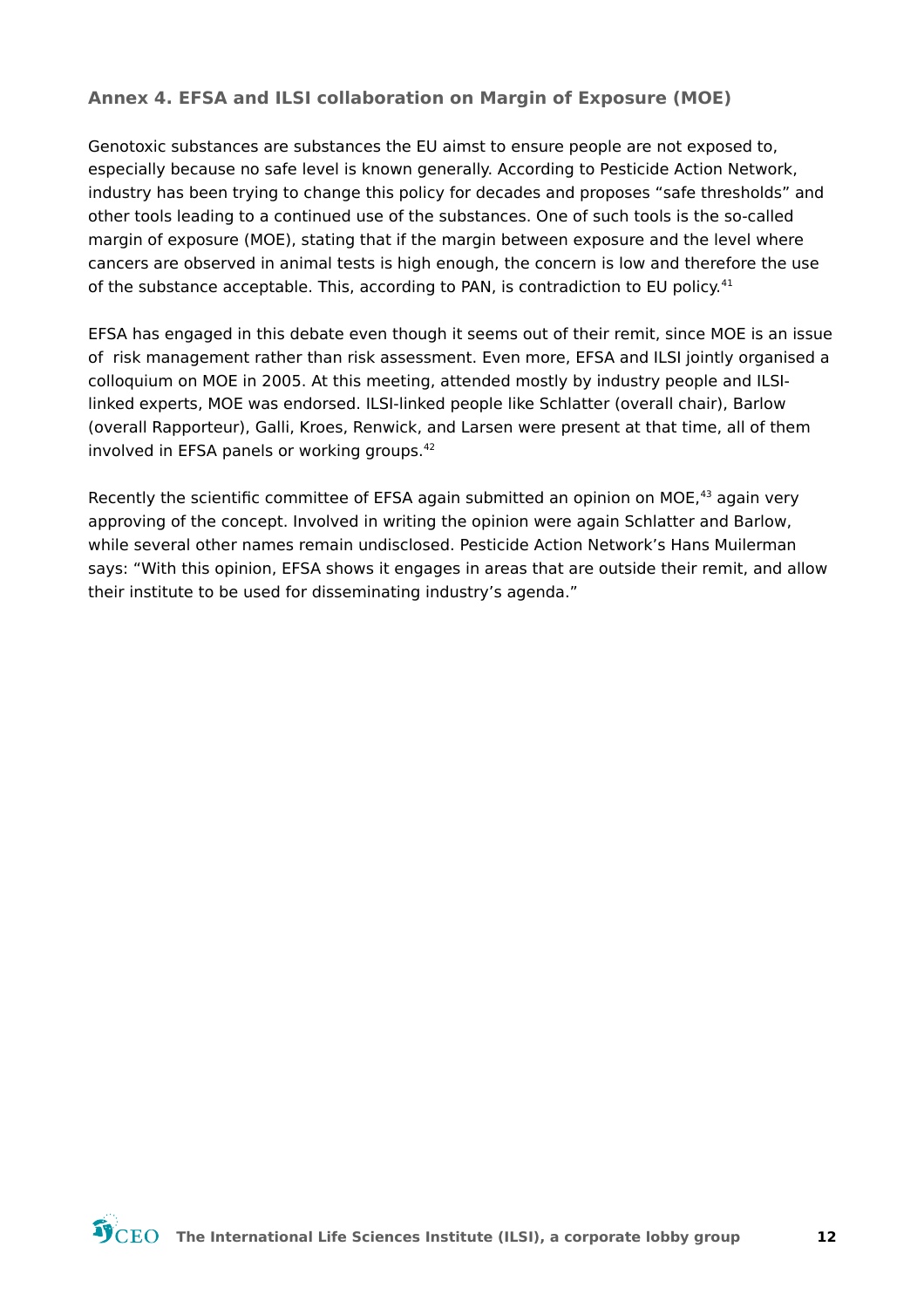- <span id="page-12-1"></span> $\mathbf 1$ Former description [at least till September 2011] on ILSI website: http://www.ilsi.org/Europe/Pages/Membership.aspx
- <span id="page-12-2"></span> $2<sup>1</sup>$ ILSI Europe 25 years. ILSI Europe, 2011.
- <span id="page-12-3"></span>3 Conflicts on the Menu, CEO and EOS February 2012
- <span id="page-12-0"></span>4 http://www.ilsi.org/Europe/Pages/currentmembers.aspx
- <span id="page-12-5"></span>5 ILSI Europe 25 years. ILSI Europe, 2011.
- <span id="page-12-6"></span>6 ILSI Europe 25 years. ILSI Europe, 2011.
- <span id="page-12-7"></span> $\overline{7}$ Südzucker, a German company, is the largest sugar producer in Europe.
- <span id="page-12-8"></span>8 Dr. Alison Eldridge (Chair) - Nestlé, Dr. Stephen French - Co-Chair - Mars, Dr. Karen Cunningham -Coca-Cola Europe, Dr. Alyson Greenhalgh-Ball - Kellogg Europe, Dr. Anne Lluch - Danone, Dr. Hervé Nordmann Ajinomoto Europe, Dr. Sophie Vinoy Kraft Foods Europe, Dr. Susanne Ziesenitz - Südzucker. The member from the academic world is Prof. Wim Saris of Wageningen University.
- <span id="page-12-4"></span> $\mathbf{q}$ Way of working of ILSI Europe experts groups, http://www.ilsi.org/Europe/Documents/ILSI%20Way%20of %20working%20for%20the%20website.pdf
- <span id="page-12-10"></span>10 Way of working of ILSI Europe experts groups, http://www.ilsi.org/Europe/Documents/ILSI%20Way%20of %20working%20for%20the%20website.pdf
- <span id="page-12-11"></span>11 ILSI special statement on lobbying. http://www.ilsi.org/Pages/Scientific-Integrity.aspx
- <span id="page-12-9"></span>12 ILSI special statement on lobbying. http://www.ilsi.org/Pages/Scientific-Integrity.aspx
- <span id="page-12-13"></span>13 European Transparency Initiative: A Framework for Relations with Interest Representatives (Register and Code of Conduct). COM (2008) 323. European Commission. 2008. page 3. http://ec.europa.eu/transparency/docs/323 en.pdf
- <span id="page-12-14"></span>14 EC press release, 23 June 2011, http://europa.eu/rapid/pressReleasesAction.do? reference=IP/11/773&format=HTML&aged=0&language=en&guiLanguage=en
- <span id="page-12-15"></span>15 EC press release, 23 June 2011, http://europa.eu/rapid/pressReleasesAction.do?
- reference=IP/11/773&format=HTML&aged=0&language=en&guiLanguage=en
- <span id="page-12-12"></span>16 http://www.who.int/tobacco/media/en/ILSI.pdf
- <span id="page-12-17"></span>17 Heilprin J. WHO to rely less on US research. Associated Press. 28 January 2006. http://www.medkb.com/Uwe/Forum.aspx/nutrition/5496/Money-Talks-in-Whispers
- <span id="page-12-18"></span>18 EFSA, Technical report on Public consultation on Policy on independence, 15 December 2011, http://www.efsa.europa.eu/en/mb111215/docs/mb111215-ax8b.pdf
- <span id="page-12-19"></span>19 EU research funding: for whose benefit?, Corporate Europe Observatory, 5 December 2011, http://www.corporateeurope.org/publications/eu-research-funding-whose-benefit,
- <span id="page-12-20"></span>20 ILSI Europe, Overweight and obesity in European children and adolescents, 2000, http://www.ilsi.org.ar/biblioteca/ILSI Europa Monografias/ILSIObes[1].pdf
- <span id="page-12-21"></span>21 See Aspect Consulting's portfolio: http://www.aspectconsulting.eu/en/index.cfm/about-us/portfolio/
- <span id="page-12-16"></span>22 http://www.corporateeurope.org/sites/default/files/sites/default/files/files/resource/CEO-Lobbying-forgovernments.pdf
- <span id="page-12-23"></span>23 EFSA. EFSA management board statement. 21 October 2010. http://www.efsa.europa.eu/en/press/news/corporate101021.htm
- <span id="page-12-24"></span>24 EFSA policy on declarations of interests. EFSA. 5 October 2007. http://www.efsa.europa.eu/en/keydocs/docs/doipolicy.pdf
- <span id="page-12-25"></span>25 Robinson C. Europe's pesticide and food safety regulators: Who do they work for? Earth Open Source. April 2011.
- <span id="page-12-26"></span><sup>26</sup> Corporate Europe Observatory. Approving the GM potato: Conflicts of interest, flawed science and fierce lobbying. November 2011.
- http://www.corporateeurope.org/sites/default/files/publications/Amflora COI report 2011.pdf
- <span id="page-12-27"></span>27 http://www.ilsi.org/Europe/Pages/PMsympo12scientificcommittee.aspx
- <span id="page-12-22"></span><sup>28</sup> EFSA. Laurence Castle Declaration of Interest. 21 December 2010.